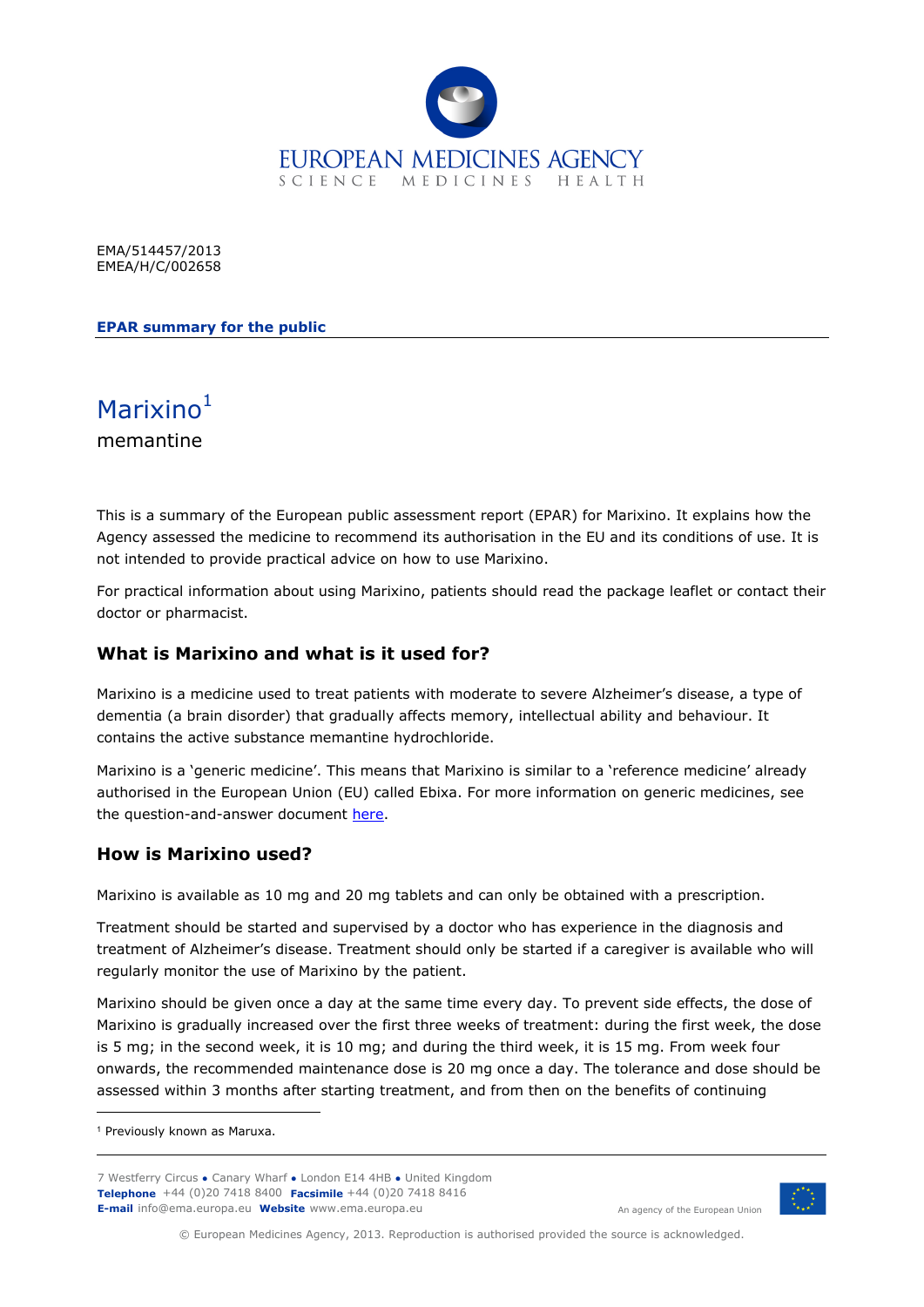treatment with Marixino should be reassessed on a regular basis. The dose may need to be reduced in patients who have moderate or severe problems with their kidneys.

For more information, see the package leaflet.

## **How does Marixino work?**

The active substance in Marixino, memantine, is an antidementia medicine. The cause of Alzheimer's disease is unknown, but memory loss in the disease is believed to be due to a disturbance of message signals in the brain.

Memantine works by blocking special types of receptor called NMDA receptors to which the neurotransmitter glutamate normally attaches. Neurotransmitters are chemicals in the nervous system that allow nerve cells to communicate with one another. Changes in the way glutamate transmits signals within the brain have been linked to the memory loss seen in Alzheimer's disease. In addition, overstimulation of the NMDA receptors may result in cell damage or death. By blocking NMDA receptors, memantine improves the transmission of signals in the brain and reduces the symptoms of Alzheimer's disease.

## **How has Marixino been studied?**

The company provided data on the medicine's solubility, composition and absorption in the body. No additional studies in patients were required as Marixino was shown to have comparable quality and is considered to be bioequivalent to the reference medicine, Ebixa. 'Bioequivalent' means that the medicines are expected to produce the same levels of the active substance in the body.

# **What are the benefits and risks of Marixino?**

Because Marixino is a generic medicine and is bioequivalent to the reference medicine, its benefits and risks are taken as being the same as the reference medicine's.

# **Why is Marixino approved?**

The Agency's Committee for Medicinal Products for Human Use (CHMP) concluded that, in accordance with EU requirements, Marixino has been shown to have comparable quality and to be bioequivalent to Ebixa. Therefore, the CHMP's view was that, as for Ebixa, the benefit outweighs the identified risk. The Committee recommended that Marixino be approved for use in the EU.

## **What measures are being taken to ensure the safe and effective use of Marixino?**

Safety information has been included in the summary of product characteristics and the package leaflet for Marixino, including the appropriate precautions to be followed by healthcare professionals and patients.

### **Other information about Marixino**

The European Commission granted a marketing authorisation valid throughout the European Union for Maruxa on 29 April 2013. The name of the medicine was changed to Marixino on 9 August 2013.

The full EPAR for Marixino can be found on the Agency's website: ema.europa.eu/Find [medicine/Human medicines/European public assessment reports.](http://www.ema.europa.eu/ema/index.jsp?curl=/pages/medicines/human/medicines/002658/human_med_001631.jsp) For more information about